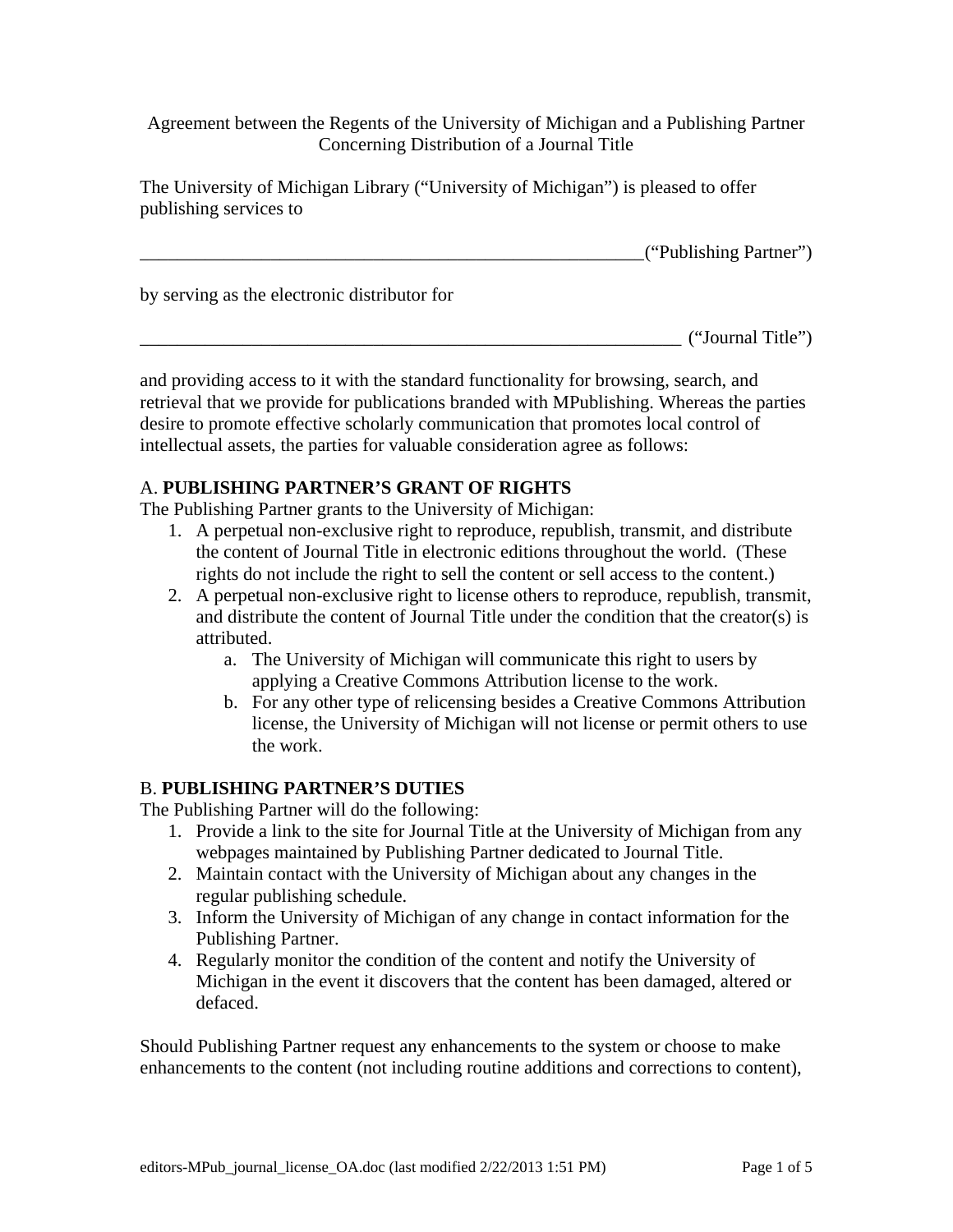the parties will agree upon appropriate methods and compensation, if desired by the University of Michigan, for any work undertaken by the University of Michigan.

## C. **PUBLISHING PARTNER'S WARRANTY**

The Publishing Partner warrants that it has the right to publish Journal Title and all content within it and that it has the right to authorize the University of Michigan to make Journal Title and all content within it available electronically, consistent with this Agreement. The Publishing Partner further warrants that the content supplied does not violate or infringe the law or the rights of any third party and, specifically, that Journal Title contains no matter that is defamatory or that infringes any literary or proprietary rights, intellectual property rights, or any rights of privacy.

# D. **UNIVERSITY OF MICHIGAN'S DUTIES**

In consideration of the Publishing Partner's grant of rights and duties, the University of Michigan will provide the necessary systems and structures to make the content available online, freely accessible to all. The University of Michigan will provide this hosting service free of charge. Furthermore:

- 1. Once the initial batch of content has been released to the production environment for users, the University of Michigan will endeavor to have the content of Journal Title ready for approval by the Publishing Partner within 30 business days of receipt of final electronic source files.
- 2. The University of Michigan will undertake to keep the content available online 24 hours per day, 7 days per week with no more than 72 hours of downtime per year.
- 3. The University of Michigan's software systems and services used to support online access to the content are the property of the University of Michigan or licensed by the University of Michigan. The functionality may be modified periodically as deemed necessary. Publishing Partner will be notified at least 30 days prior to any modifications that may substantially affect access to the archive.
- 4. The University of Michigan will use commercially available efforts to protect the content from damage, alteration, or defacement, and to maintain an archived version the content in such form as may be used to restore the content to its original condition on-line in the event of such damage, alteration, or defacement. In the event the content has been damaged, altered, or defaced, the University of Michigan will promptly restore the content to its originally approved format and appearance.
- 5. The University of Michigan will make a reasonable effort to forward inquiries to Publishing Partner from users requesting additional rights. The University of Michigan will not grant additional rights without the permission of Publishing Partner.

## E. **HOSTING TERMS AND CONDITIONS**

THE UNIVERSITY OF MICHIGAN PROVIDES THE HOSTING SERVICES "AS IS" WITH NO WARRANTIES WHATSOEVER WITH RESPECT TO FUNCTIONALITY, OPERATIONS, OR USE, EXCEPT AS PROVIDED IN THIS AGREEMENT. THE UNIVERSITY OF MICHIGAN DISCLAIMS ALL OTHER WARRANTIES, EXPRESS OR IMPLIED, WITH RESPECT TO THE SOFTWARE AND/OR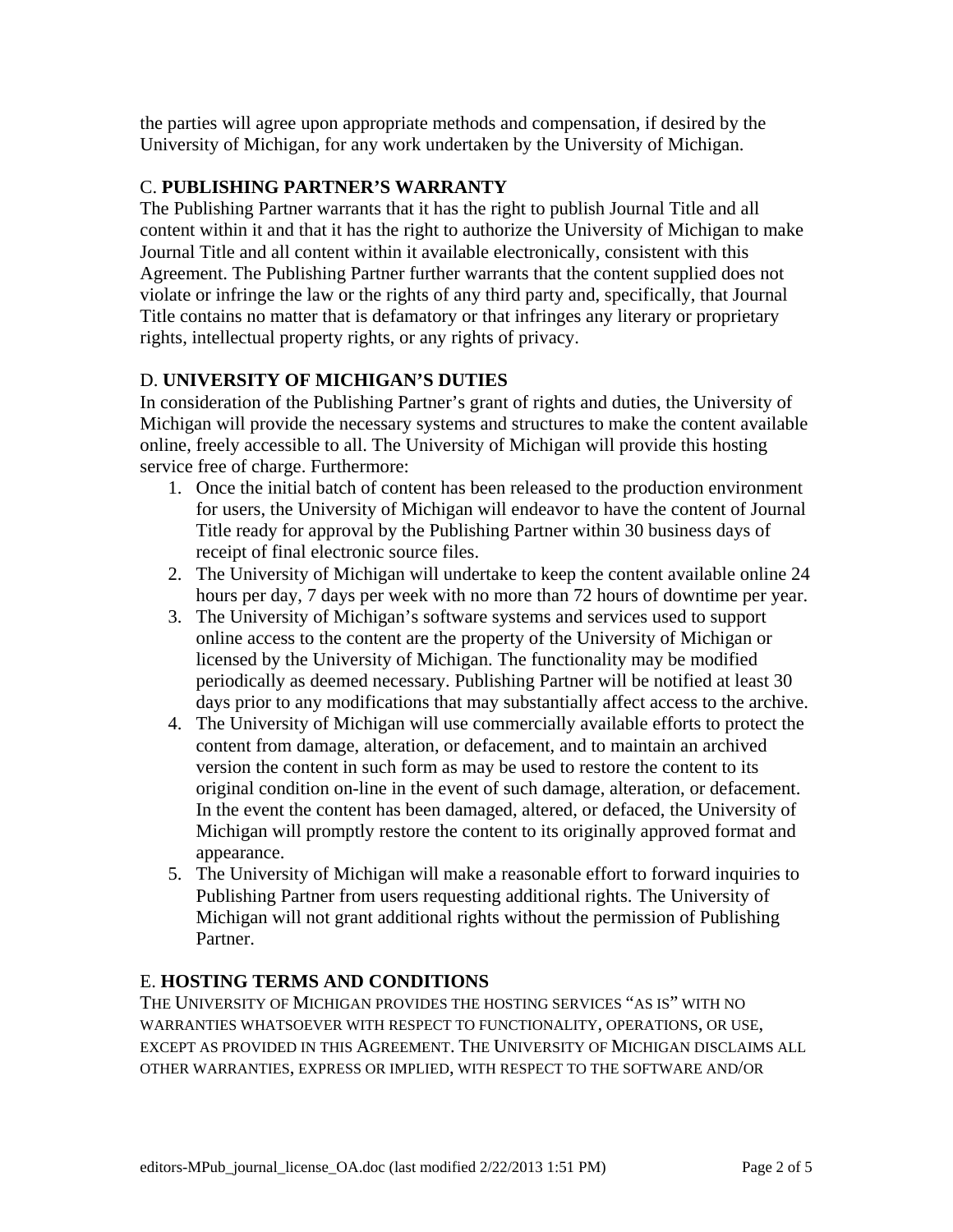DOCUMENTATION, INCLUDING WITHOUT LIMITATION ANY IMPLIED WARRANTIES OF MERCHANTABILITY OR FITNESS FOR A PARTICULAR PURPOSE OR NON-INFRINGEMENT.

IN NO EVENT SHALL THE UNIVERSITY OF MICHIGAN BE LIABLE FOR ANY SPECIAL, INCIDENTAL, OR CONSEQUENTIAL DAMAGES OF ANY NATURE THAT ARISE FROM THE PERFORMANCE OF THIS CONTRACT OR FROM THE BREACH OF ANY WARRANTY.

#### F. **INDEMNITY**

Each party agrees to indemnify, hold harmless, and defend the other party from all actions, claims, demands, and liabilities, including reasonable attorney's fees and costs, arising from or relating to the indemnifying party's (i) breach of this Agreement, (ii) negligent acts or omissions, or (iii) willful misconduct.

This Agreement shall be governed by the laws of the State of Michigan. The parties understand and expressly agree that any claims, demands, or actions asserted against the Regents of the University of Michigan, its agents, employees, or students shall be brought only in the Michigan Court of Claims, as it is the only court of exclusive jurisdiction over claims against the University of Michigan, a Michigan constitutional corporation. The Publishing Partner consents to the jurisdiction of the U.S. District Court for the Eastern District of Michigan or the Washtenaw County Circuit Court for the State of Michigan with respect to any claims arising under this Agreement.

#### G. **TERMINATION OF THIS AGREEMENT**

Either party may terminate this Agreement with at least 30 days' notice. In the event of termination of the hosting relationship, the University of Michigan will cooperate fully and use reasonable efforts to provide a smooth transition of all necessary components of the archive to another hosting service provider designated by Publishing Partner. However, the University of Michigan reserves the right to make content accrued in reliance on this Agreement available to users according to the grant of rights by the Publishing Partner above.

#### H. **ENTIRE AGREEMENT**

This Agreement reflects the entire understanding of the parties. This Agreement may be amended only in writing by an addendum signed by the parties. Amendments are incorporated by reference to this Agreement.

The University of Michigan is pleased to collaborate with you by making this important content available.

ACCEPTED AND AGREED:

Approved for the Regents of the University of Michigan by

Date: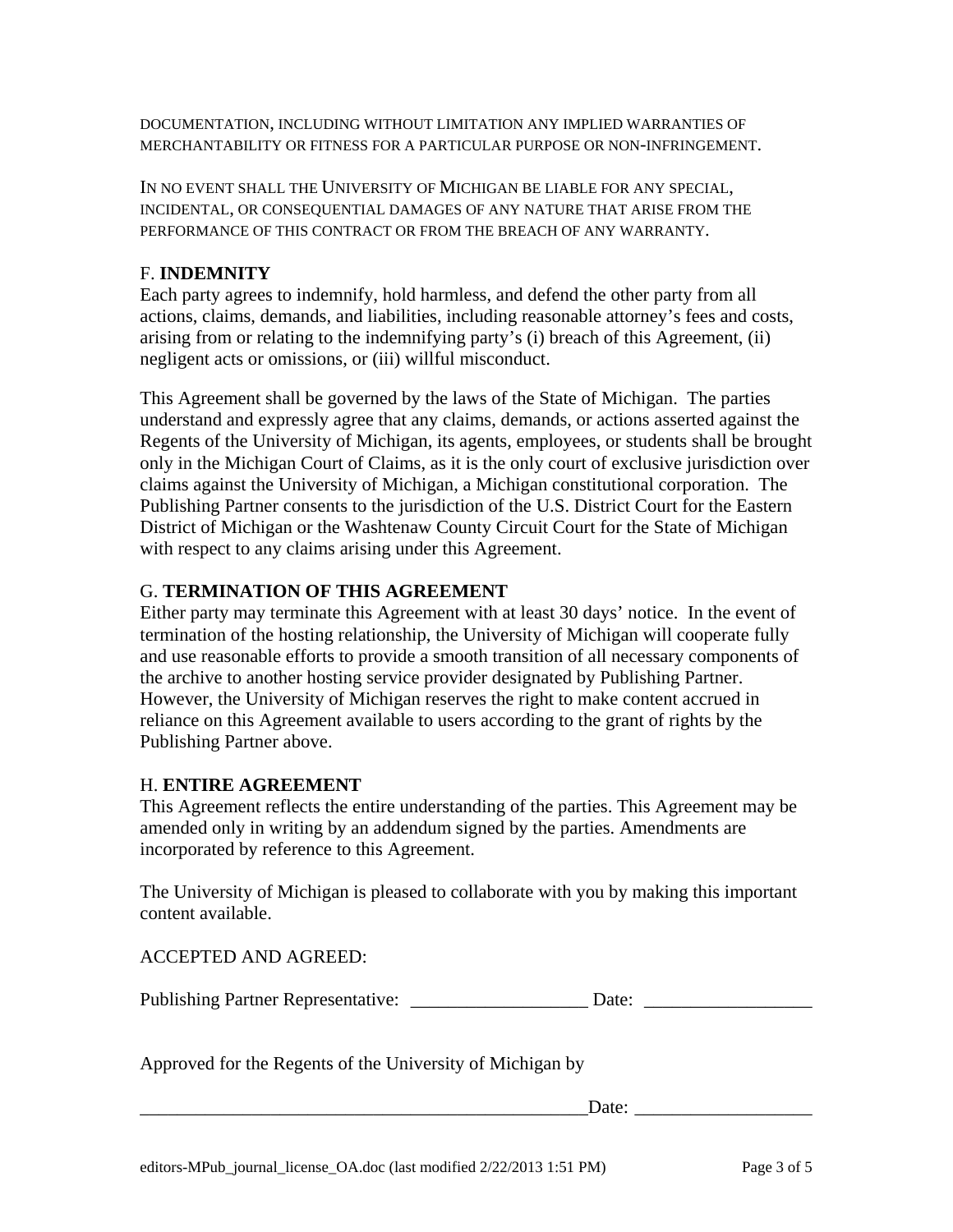John Wilkin Associate University Librarian for Publishing University of Michigan